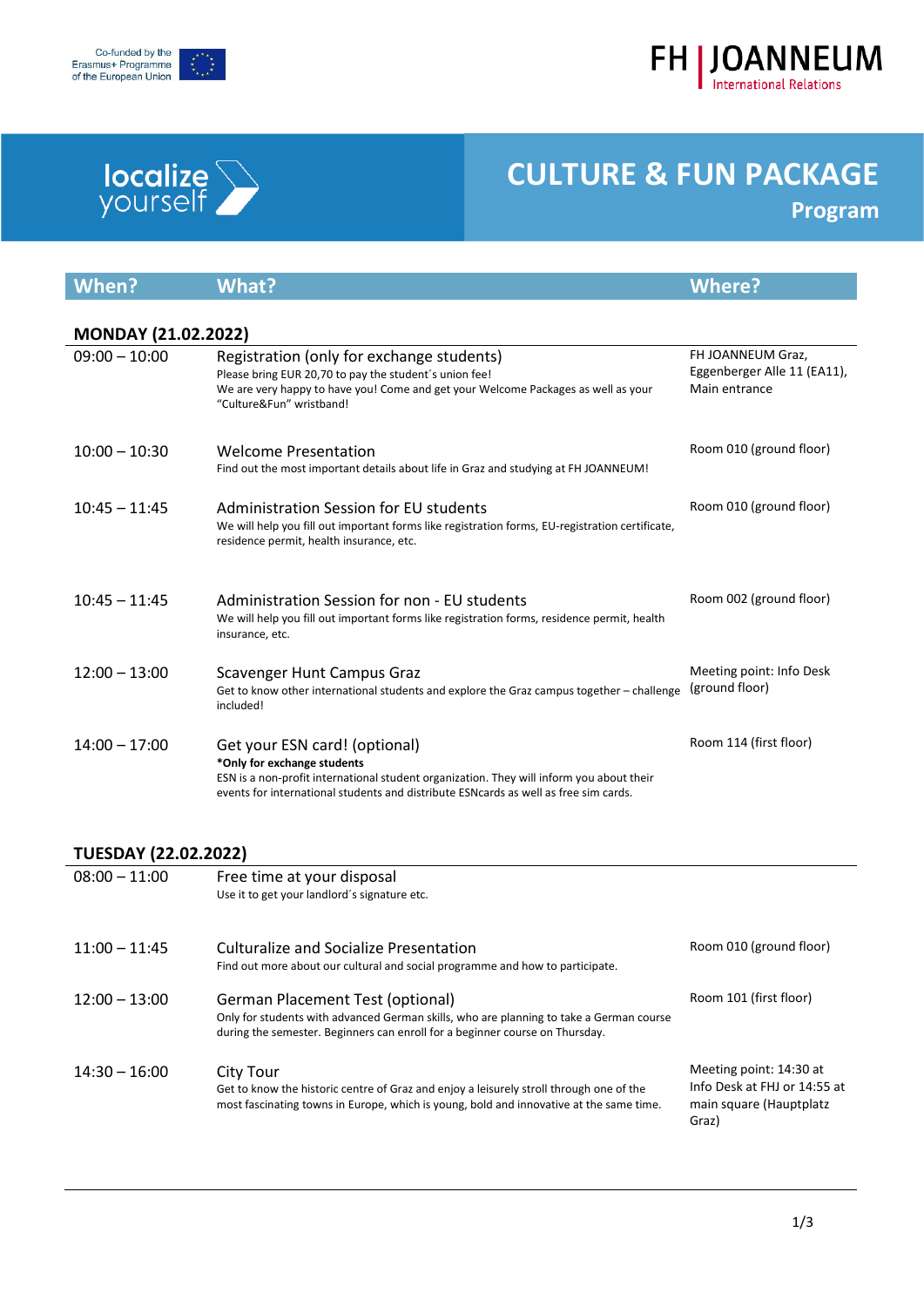





### **WEDNESDAY (23.02.2022)**<br>08:00 = 11:00 **Execution**

| $08:00 - 11:00$ | Free time at your disposal<br>Use it to get your landlord's signature etc.                                                                                                                                                                                                                                     |                                                                                       |
|-----------------|----------------------------------------------------------------------------------------------------------------------------------------------------------------------------------------------------------------------------------------------------------------------------------------------------------------|---------------------------------------------------------------------------------------|
| $11:15 - 12:15$ | Library Tour (optional)<br>Find out how to use all the services our library has to offer!                                                                                                                                                                                                                      | Library (first floor)                                                                 |
| $14:30 - 16:00$ | Guided Tour – Architectural Tour Kunsthaus<br>The Bubble with the blue skin, the Needle, mighty Spaces, 16 Nozzles, walkable walls,<br>a roof terrace with a magnificent view (in good weather!) and much more: We are<br>going to explore the unusual shape, architecture, and origins of the Kunsthaus Graz. | Meeting point: 14:30 at<br>Info Desk at FHJ or<br>14:50 in front of Kunsthaus<br>Graz |

#### **THURSDAY (24.02.2022)**

| $09:00 - 10:30$ | German Course Enrolment & Tandem Course Enrolment (optional)<br>Enrol for the German Courses and/or Tandem+ Program you are planning to take during the<br>semester.                                                                                                                                                                                                    | Room 114 (first floor)                                                                                             |
|-----------------|-------------------------------------------------------------------------------------------------------------------------------------------------------------------------------------------------------------------------------------------------------------------------------------------------------------------------------------------------------------------------|--------------------------------------------------------------------------------------------------------------------|
| $10:30 - 12:00$ | GBP/MEM course enrolment<br>Meet your international coordinator, make changes to your learning agreement, and so on.<br><b>Only</b> for students of the Global Business Programme and Business in Emerging Markets!                                                                                                                                                     | Room 002 (ground floor)                                                                                            |
| $14:30 - 16:00$ | <b>Guided Tour: Styrian Armoury</b><br>The Styrian Armoury is considered the largest preserved historical armoury in the world.<br>With around 32,000 objects, it is a testimony to a time of conflict and sensitive heritage,<br>a monument and museum to the history of the country, a must-see tourist destination,<br>and a restoration and museological challenge. | Meeting point: 14:30 at the<br>Info Desk at FHJ or at 14:50<br>in front of the Styrian<br>Armoury (Herrengasse 16) |

#### **FRIDAY (25.02.2022)**

| $08:00 - 17:00$ | Excursion: Zotter Chocolate Factory & Riegersburg Region<br>We start the day by following in the footsteps of Charlie's Chocolate Factory - well, at least<br>the Styrian version of it. The ZOTTER chocolate factory has everything your chocolate heart<br>desires: from pumpkin seed nougat pralines to whisky & bacon flavored chocolate. Find the<br>chocolate of your life!<br>In the afternoon we dive further into Austrian culture and visit the brandy and vinegar<br>manufactory GÖLLES - tastings included. | Meeting point:<br>Main entrance |
|-----------------|-------------------------------------------------------------------------------------------------------------------------------------------------------------------------------------------------------------------------------------------------------------------------------------------------------------------------------------------------------------------------------------------------------------------------------------------------------------------------------------------------------------------------|---------------------------------|
|                 | Lunch packages can be collected from the information desk. Please be on time - the bus<br>waits for no one                                                                                                                                                                                                                                                                                                                                                                                                              |                                 |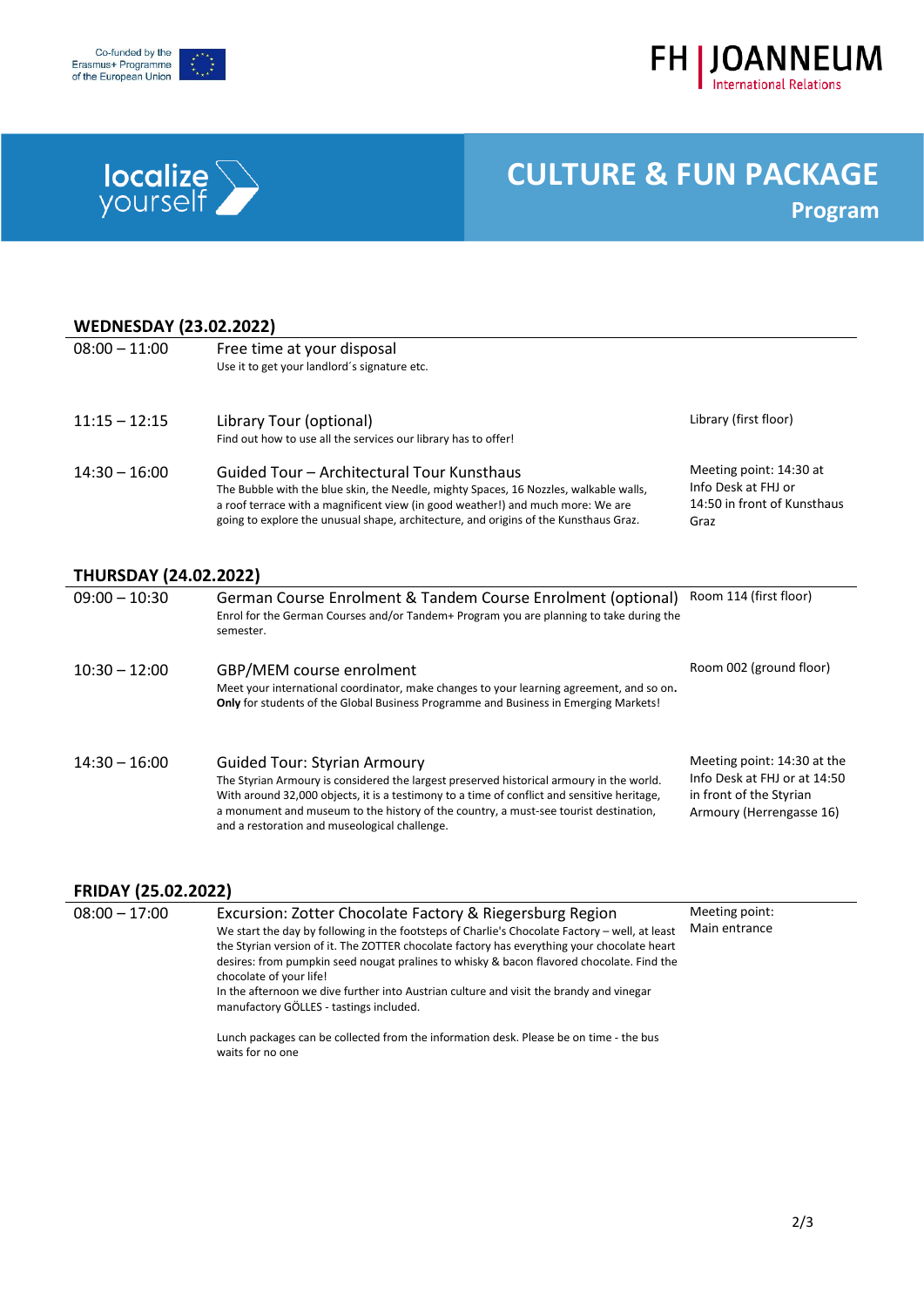





### **Please note**

All events in the orientation programme are planned as attendance events at FH JOANNEUM Graz. In case of stricter COVID-19 measures, there may be changes in the timeline, events could take place online. Cancelled excursions will be refunded.

#### **Corona measures**

Students may only enter the building one at a time **after presentation of a "2,5-G"-proof** (negative PCR test OR recovery from COVID-19 OR vaccine certificate (Biontech/Pfizer, Johnson, Moderna or Astra Zeneca).

**Museum visits and guided tours in Austria** are currently only valid upon presentation of a **2-G certificate (vaccinated or recovered)**.

For detailed information about current COVID-19 measures, please visit our [website.](https://www.fh-joanneum.at/en/blog/covid-19-update-the-winter-semester-starts-with-presence-first/)